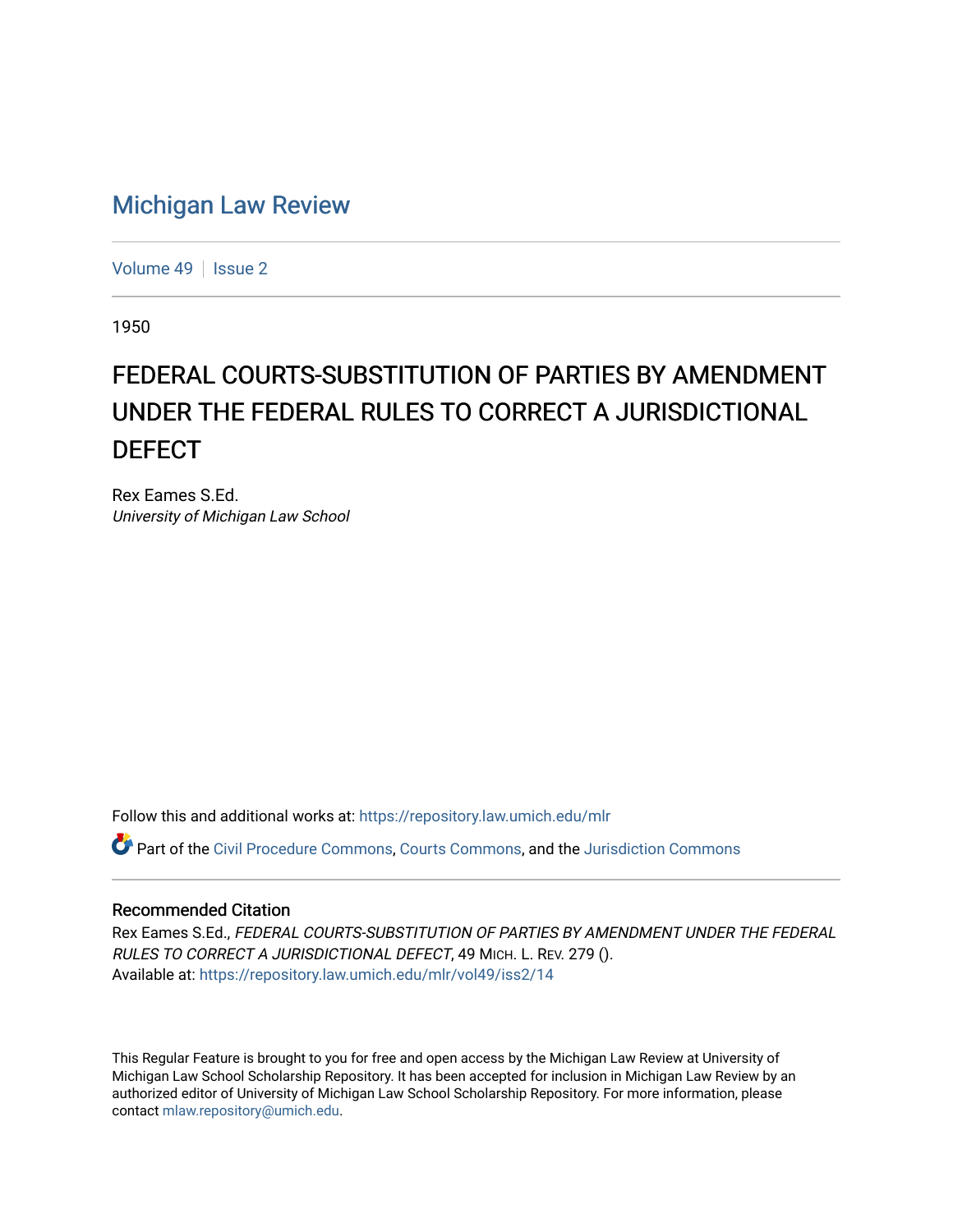FEDERAL COURTS-SUBSTITUTION OF PARTIES BY AMENDMENT UNDER THE FEDERAL RULES TO CORRECT A JURISDICTIONAL DEFECT-The plaintiffs, local officers of a union, sued to enjoin the national officers of the union from interfering with plaintiffs' union duties. Because the original complaint failed to show diversity of citizenship as a basis for federal jurisdiction, plaintiffs sought by amendment to substitute five nonresident members of the union as parties plaintiff and to change the action to a class suit. *Held,* the court had the power to permit such an amendment but, in the exercise of its discretion, it would not do so here. *National Maritime Union of America v. Curran,* (D.C. N.Y. 1949) 87 F. Supp. 423.

Under the present federal rules, a pleading may be amended to supply jurisdictional facts which the original pleading had failed to allege.1 Rule 21 of the Federal Rules of Civil Procedure states: "Parties may be dropped or added by order of the court ... on such terms as are just." While it has been held that this is not a substitution rule, $2$  but contemplates the retention of a party or parties on the side to which the new party is added,<sup>3</sup> substitution has been permitted.<sup>4</sup> Although this substituting process is difficult to justify by a strictly logical analysis, practical considerations of economy of time and expense far outweigh the formalistic drawbacks. For those courts permitting substitution, the primary task is the selection of criteria to guide their discretion. Obviously, the amended pleading must not state a "new claim"; it must arise "out of the conduct, transaction, or occurrence set forth or attempted to be set forth in the original plead-

1 Youngs Rubber Corp. **v. C.** I. Lee & Co., (2d Cir. 1930) 45 F. (2d) 103; Rohde v. Dighton, (D.C. Mo. 1939) 27 F. Supp. 149; Int. Allied Printing Trades Assn. v. Master Printers Union of New Jersey, (D.C. N.J. 1940) 34 F. Supp. 178; Moreschi v. Mosteller, (D.C. Pa. 1939) 28 F. Supp. 613. Cf. McMichael v. United States, (D.C. Ala. 1945) 63 F. Supp. 598.

2 This view gains strength from the existence of rule 25 of the Federal Rules of Civil Procedure which is denominated "Substitution of Parties."

S Schwartz v. Metropolitan Life Insurance Co., (D.C. Mass. 1941) 5 Fed. Rules Serv. 15a.32, Case 2, 2 F.R.D. 167; United States v. Swink, (D.C. Va. 1941) 41 F. Supp. 98.

<sup>4</sup>In re Raabe, Glissman & Co., Inc., (D.C. N.Y. 1947) 71 F. Supp. 678; Keystone Telephone Co. v. United States, (D.C. N.Y. 1943) 49 F. Supp. 508; Hackner v. Guaranty Trust Co. of N.Y., (2d Cir. 1941) 117 F. (2d) 95.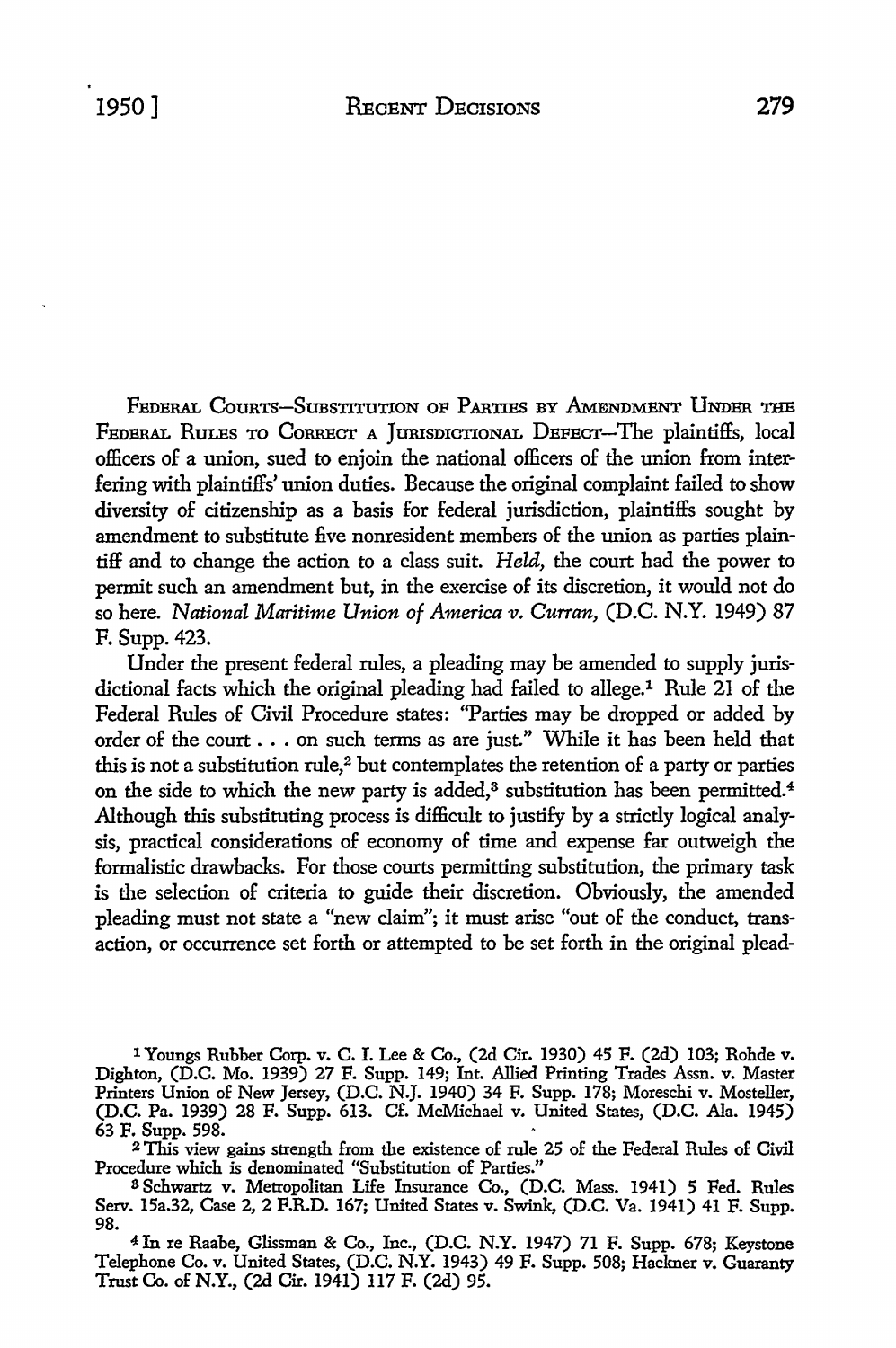ing."<sup>5</sup>The court in the principal case found that the change from an individual to a class suit was objectionable, even though prior cases had permitted this.<sup>6</sup> Also, the fact that the substituted parties had a less substantial interest than the original parties was found to be an obstruction. The real question as to whether this "lesser" interest was sufficient, at least, prima facie, to maintain the amended complaint was not directly answered. The following inquiries are submitted as being the pertinent considerations which should govern the court's decision: (a) Does the amended pleading state the same claim or controversy? (b) Is the amended pleading sufficient *to* invoke the jurisdiction of the federal court? (c) Would permitting the proposed substitution render the protection of the other party's substantive rights more precarious than if another original action were brought?<sup>7</sup> These tests would permit an amendment which merely alters the capacity in which a person sues, or is sued.8 However, amendment to substitute a new person as defendant after the Statute of Limitations has run, not only would compel the substituted party to defend on- a claim not otherwise maintainable, but also would conflict with the policy considerations underlying the Statute of Limitations; therefore, it is not permitted. <sup>9</sup>

In the principal case, the court questioned whether the five nonresidents of New York were proper persons *to* be representatives in a class action primarily involving the interests of the New York local union. Also, there was doubt as to the "good faith" in the allegation of the jurisdictional amount of \$5,000 damage *to* each substituted plaintiff. Closely associated with the difficulty of change from an individual to a class action was the question of a change in the nature of the relief sought. While the amended complaint sought an injunction identical in content to the one originally requested, the court asserted that the nature of the requested relief was altered, as any irreparable injury suffered by the substituted parties would be necessarily different from the irreparable injury alleged by the original plaintiffs. If this reasoning were applied literally, it would preclude the use of substitution in all cases where an injunction is requested, for it is manifest that such a difference will always exist when a substitution of new parties is sought. It is submitted that this factor should be considered only insofar as it

5Rule 15(c) of Federal Rules of Civil Procedure. The court in Hackner v. Guaranty Trust Co. of N.Y., supra note 4, suggested this rule as an alternative basis, with rule 21 for the allowance of complete substitution.

<sup>6</sup>Moreschi v. Mosteller, supra note l; Int. Allied Printing Trades Assn. v. Master Printers Union of New Jersey, supra note I.

<sup>7</sup>In effect, these were the questions examined by the court in Hackner v. Guaranty Trust Co. of N.Y., supra note 4, before granting substitution.

s While not utilizing the suggested tests, the court permitted such amendment in Owen v. Paramount Productions, (D.C. Cal. 1941) 41 F. Supp. 557; *contra,* Schwartz v. Metropolitan Life Insurance Co., supra note 3. The court there rested its decision on Davis v. Cohen Co., 268 U.S. 638, 45 S.Ct. 633 (1925), which, it is submitted, encompassed totally different facts, and thus, should not have been considered. See also, United States v. Swink, supra note 3.

<sup>9</sup>Davis v. Cohen Co., supra note 8; Third Nat. Bank & Trust Co. v. White, (D.C. Mass. 1932) 58 F. (2d) 411.